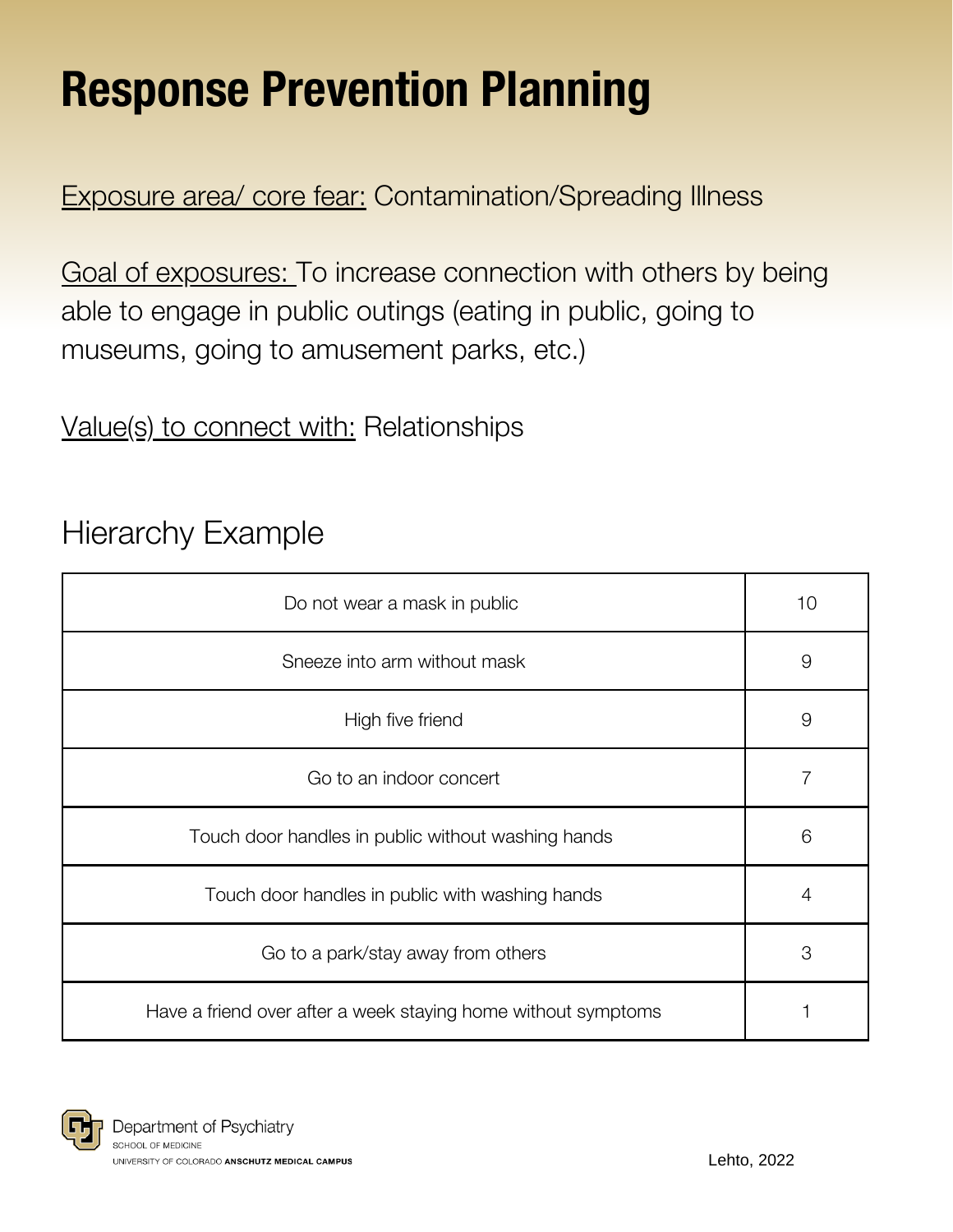# Response Prevention Plan Examples:

**Exposure example:** Touch door handle in a public space that has high frequency

Anticipated compulsive urges: Wash hands, use hand sanitizer, and avoid touching anything until hands are washed

#### Stimulus Control:

- Do not bring hand sanitizer with you
- Go into another room when near sink

#### Pick battles:

• If it is too high of an exposure to try to prevent compulsions you experience (e.g., three examples above), pick one to challenge. For example, if washing hands is the strongest urge, let's use hand sanitizer instead

#### Postponing:

• Sit with urge for 5 minutes without engagement, see how you feel at the end of 5 minutes; sit with urge by using mindfulness/present moment focus/ride the wave

#### Opposite Action

- If your urge tells you not to touch things, touch them on purpose!
- If your urge tells you to wash your hands, get your hands more contaminated

#### Label mental ritual and abandon

• If your mental ritual is to engage in thought neutralization, label this and engage in a task that is in line with your values (i.e. if your urge is to neutralize the thought "someone will get sick from this" accept that someone MAY get sick, and let yourself engage with others you are with)

#### Undo it

- Once you wash your hands due to the compulsion, touch another contaminated door handle
- If you avoid touching things with a barrier, go back, and touch the item again without a barrier

#### Written plan example:

• After touching the door handle of the restaurant, enter the restaurant. Find a table, sit at the table and sit with distress for 5 minutes practicing present moment focus by noticing surroundings. When 5 minutes have passed, check-in with self. Where is distress? Has it fallen? If feeling able, try another 5 minutes, engage in conversation with friends. If not, get up and walk to the bathroom to wash hands.